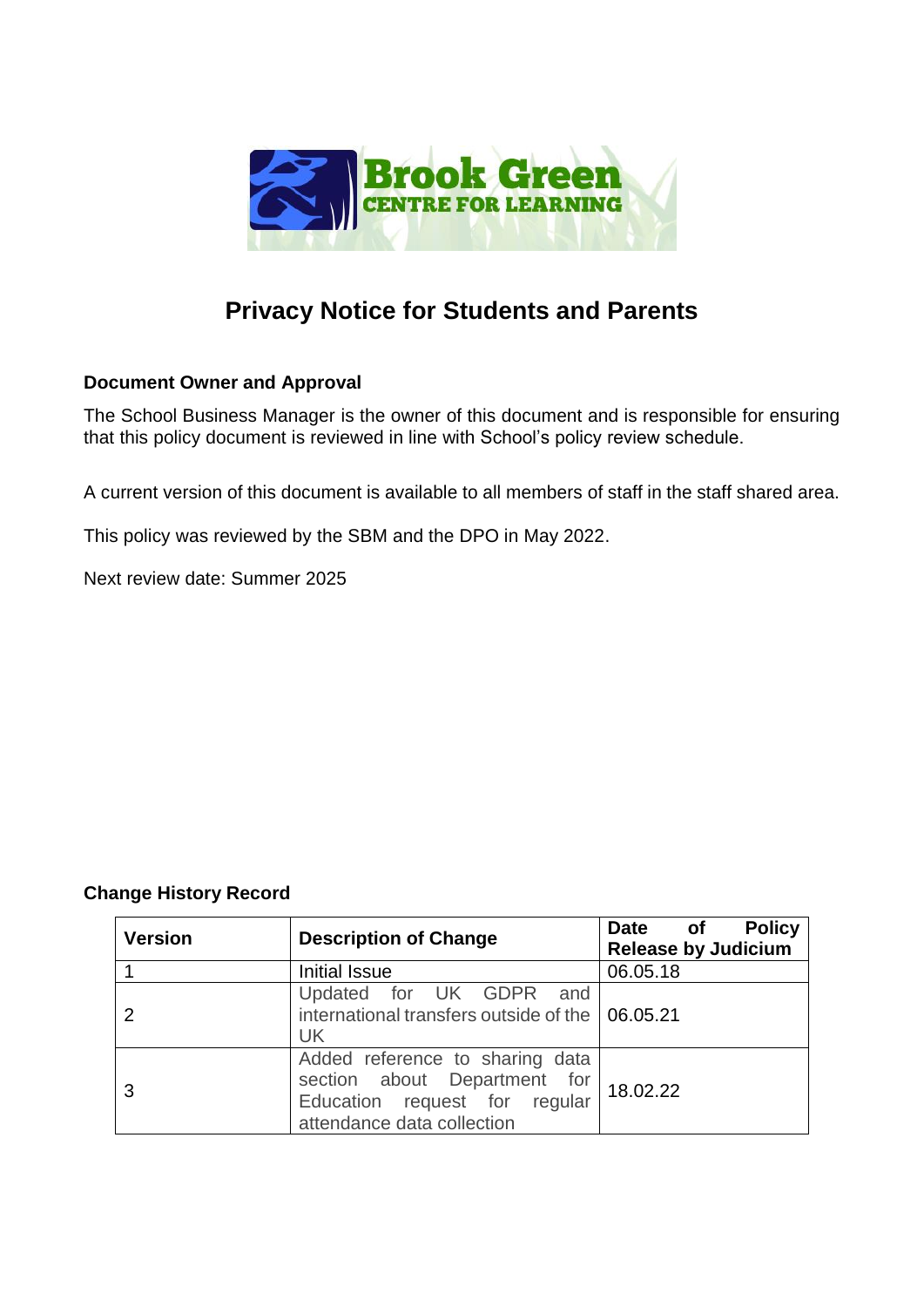This privacy notice describes how we collect and use personal information about students, in accordance with the UK General Data Protection Regulation (UK GDPR), section 537A of the Education Act 1996 and section 83 of the Children Act 1989.

Following Brexit, Regulation (EU) 2016/679, General Data Protection Regulation (GDPR) is retained EU law and known as UK GDPR. The UK GDPR sits alongside an amended version of the Data Protection Act 2018 that relate to general personal data processing, powers of the Information Commissioner and sanctions and enforcement. The GDPR as it continues to apply in the EU is known as EU GDPR.

# **Who Collects This Information**

Brook Green Centre for Learning is a "data controller." This means that we are responsible for deciding how we hold and use personal information about students and parents.

We may collect, store and use the following categories of personal information about you:

# **Categories of Student Information We Collect, Process, Hold and Share**

- Personal information such as name, student number, date of birth, gender and contact information;
- Emergency contact and family lifestyle information such as names, relationship, phone numbers and email addresses;
- Characteristics (such as ethnicity, language, nationality, country of birth and free school meal eligibility);
- Attendance details (such as sessions attended, number of absences and reasons for absence);
- Performance and assessment information;
- Behavioural information (including exclusions);
- Special educational needs information;
- Relevant medical information;
- Special categories of personal data (including ethnicity, relevant medical information, special educational needs information);
- Images of students engaging in school activities, and images captured by the School's CCTV system;
- Information about the use of our IT, communications and other systems, and other monitoring information;
- Safeguarding Information (such as court orders and professional involvement)

# **Collecting this Information**

Whilst the majority of information you provide to us is mandatory, some of it is provided to us on a voluntary basis. In order to comply with the UK General Data Protection Regulation, we will inform you whether you are required to provide certain student information to us or if you have a choice in this.

It is important that the personal information we hold about you is accurate and current. Please keep us informed if your personal information changes during your working relationship with us.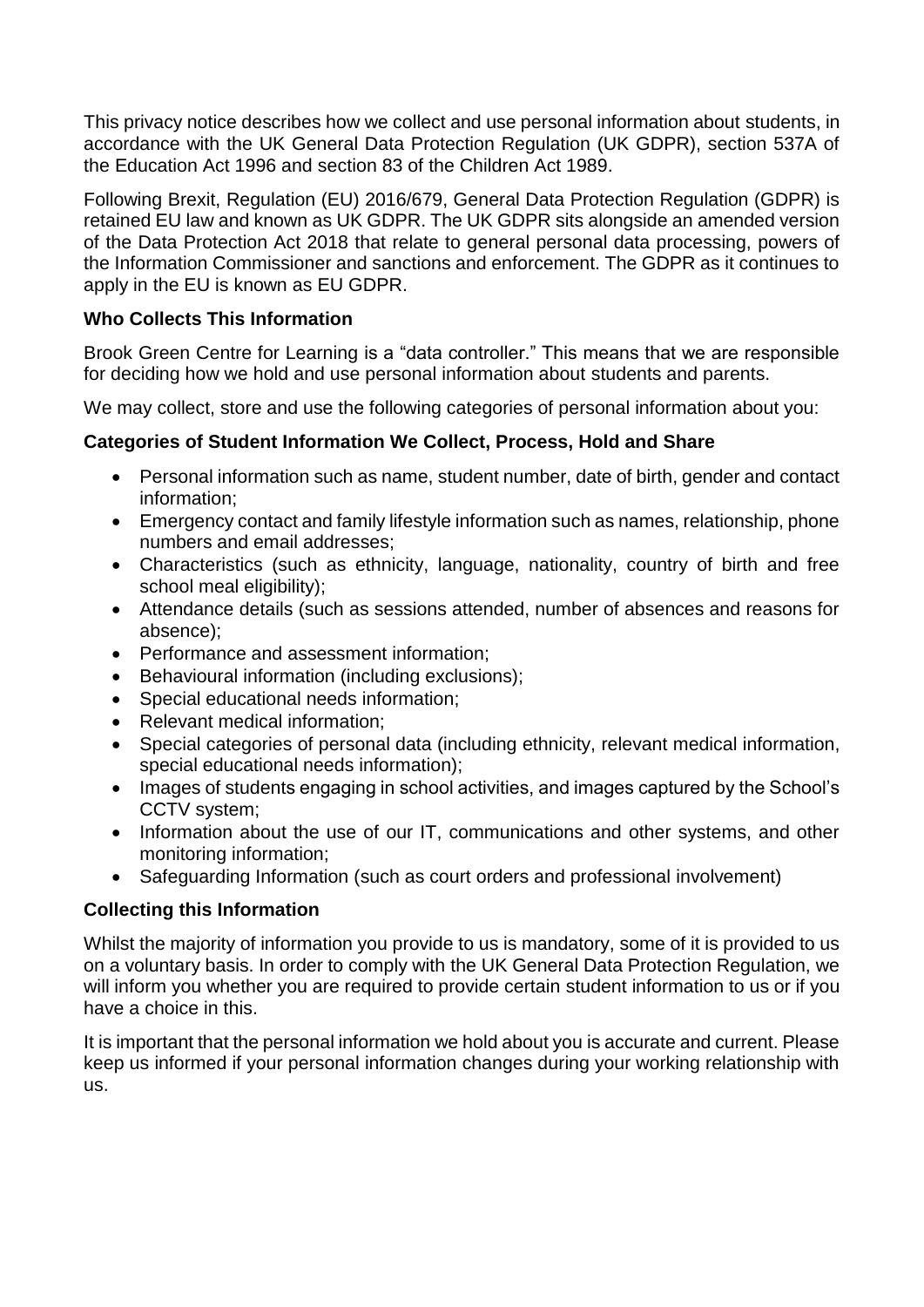# **How We Use Your Personal Information**

We hold student data and use it for:

- Student selection (and to confirm the identity of prospective students and their parents);
- Providing education services and extra-curricular activities to students, and monitoring students' progress and educational needs;
- Informing decisions such as the funding of schools;
- Assessing performance and to set targets for schools;
- Safeguarding students' welfare and providing appropriate pastoral (and where necessary medical) care;
- Support teaching and learning:
- Giving and receive information and references about past, current and prospective students, and to provide references to potential employers of past students;
- Managing internal policy and procedure;
- Enabling students to take part in assessments, to publish the results of examinations and to record student achievements;
- To carry out statistical analysis for diversity purposes;
- Legal and regulatory purposes (for example child protection, diversity monitoring and health and safety) and to comply with legal obligations and duties of care;
- Enabling relevant authorities to monitor the school's performance and to intervene or assist with incidents as appropriate;
- Monitoring use of the school's IT and communications systems in accordance with the school's IT security policy;
- Making use of photographic images of students in school publications, on the school website and on social media channels;
- Security purposes, including CCTV; and
- Where otherwise reasonably necessary for the school's purposes, including to obtain appropriate professional advice and insurance for the school.
- To provide support to students after they leave the school

# **The Lawful Bases on which we use this Information**

We will only use your information when the law allows us to. Most commonly, we will use your information in the following circumstances:

- Consent: the individual has given clear consent to process their personal data for a specific purpose;
- Contract: the processing is necessary for a contract with the individual;
- Legal obligation: the processing is necessary to comply with the law (not including contractual obligations);
- Vital interests: the processing is necessary to protect someone's life.
- Public task: the processing is necessary to perform a task in the public interest or for official functions, and the task or function has a clear basis in law; and
- The Education Act 1996: for Departmental Censuses 3 times a year. More information can be found at: [https://www.gov.uk/education/data-collection-and-censuses-for](https://www.gov.uk/education/data-collection-and-censuses-for-schools)[schools.](https://www.gov.uk/education/data-collection-and-censuses-for-schools)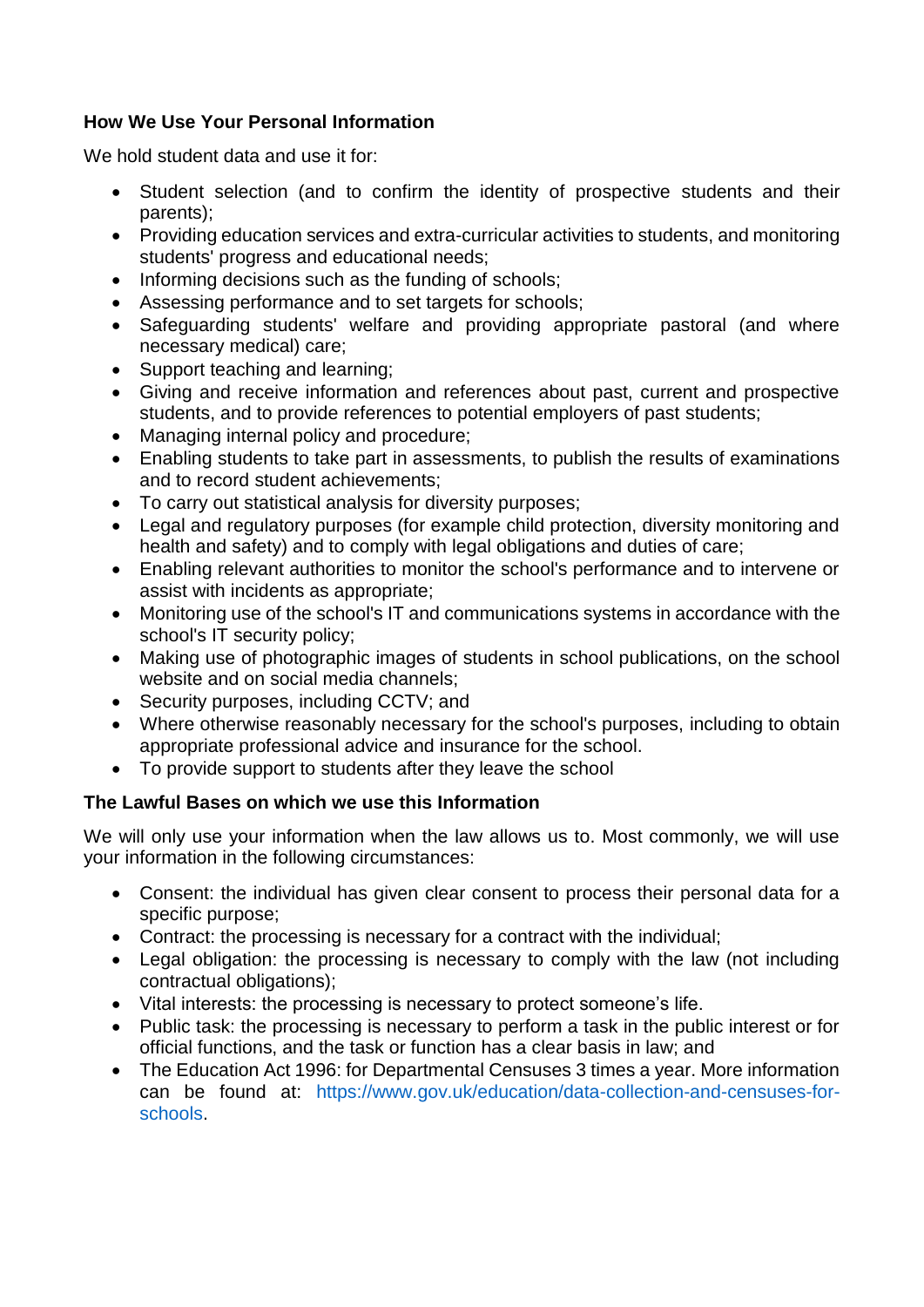We need all the categories of information in the list above primarily to allow us to comply with legal obligations. Please note that we may process information without knowledge or consent, where this is required or permitted by law.

# **Sharing Data**

We may need to share your data with third parties where it is necessary. There are strict controls on who can see your information. We will not share your data if you have advised us that you do not want it shared unless it's the only way we can make sure you stay safe and healthy or we are legally required to do so.

We share student information with:

- the Department for Education (DfE) on a statutory basis under section 3 of The Education (Information About Individual Students) (England) Regulations 2013;
- Ofsted;
- Other Schools that students have attended/will attend;
- NHS:
- Welfare services (such as social services);
- Law enforcement officials such as police, HMRC;
- Local Authority Designated Officer;
- Professional advisors such as lawyers and consultants;
- Support services (including insurance, IT support, information security);
- Providers of learning software and
- The Local Authority.
- Youth support services under section 507B of the Education Act 1996, to enable them to provide information regarding training and careers as part of the education or training of 13-19 year olds;

Recently the Department for Education have requested more regular data sharing on student attendance to help support those vulnerable and to assist with intervention strategies.

Information will be provided to those agencies securely or anonymised where possible.

The recipient of the information will be bound by confidentiality obligations, we require them to respect the security of your data and to treat it in accordance with the law.

We may transfer your personal information outside the UK and the EU. If we do, you can expect a similar degree of protection in respect of your personal information.

We do not share information about our students with anyone without consent unless otherwise required by law.

## **Why we Share this Information**

For example, we share students' data with the DfE on a statutory basis which underpins school funding and educational attainment. To find out more about the data collection requirements placed on us by the DfE please go to [https://www.gov.uk/education/data](https://www.gov.uk/education/data-collection-and-censuses-for-schools)[collection-and-censuses-for-schools.](https://www.gov.uk/education/data-collection-and-censuses-for-schools)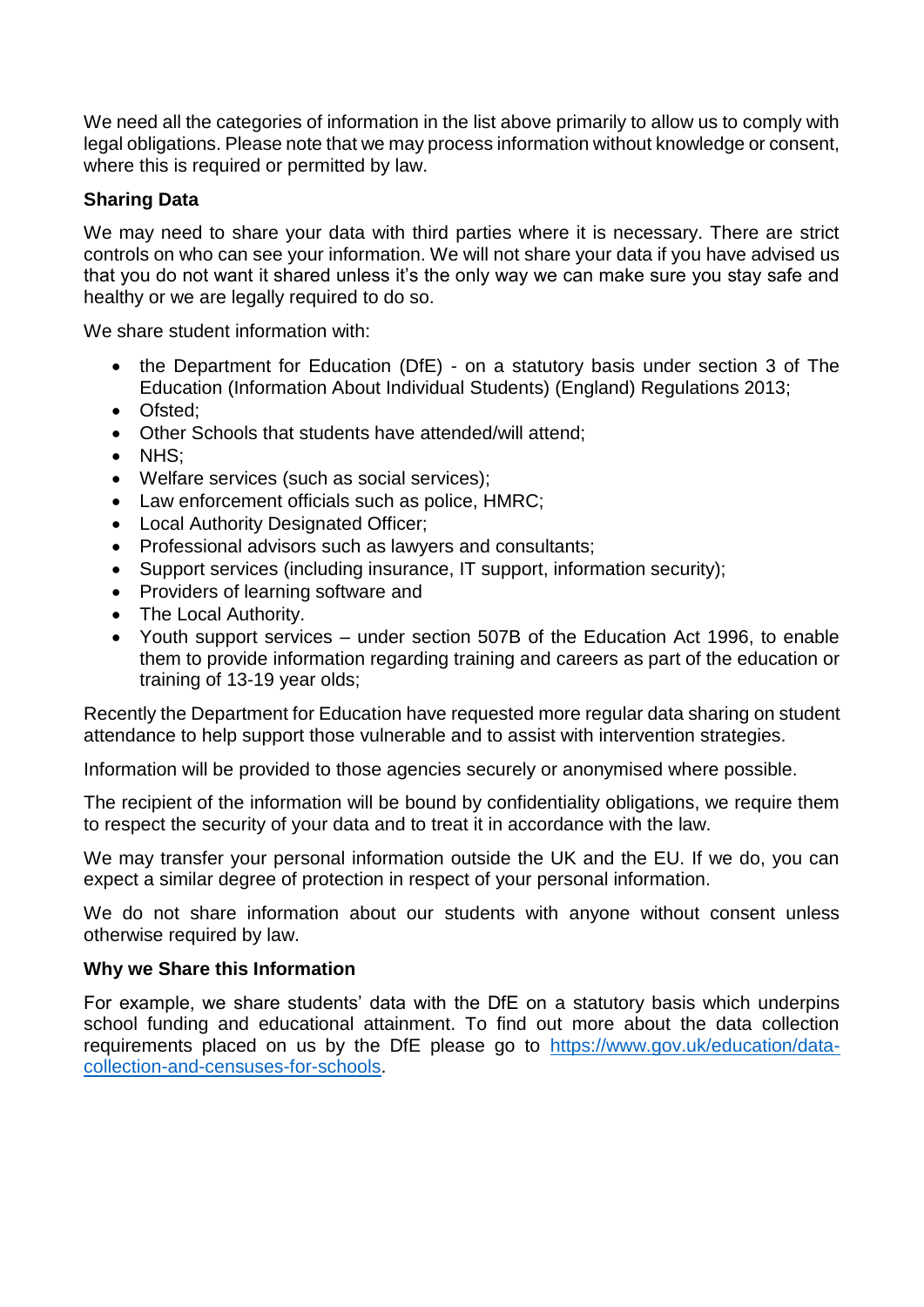## **Storing Student Data**

The School keep information about students on computer systems and sometimes on paper.

Except as required by law, the School only retains information about students for as long as necessary in accordance with timeframes imposed by law and our internal policy.

Full details on how long we keep personal data for is set out in our data retention policy.

## **Automated Decision Making**

Automated decision making takes place when an electronic system uses personal information to make a decision without human intervention. We are allowed to use automated decision making in limited circumstances.

Students will not be subject to automated decision-making, unless we have a lawful basis for doing so and we have notified you.

#### **Retention Periods**

Except as otherwise permitted or required by applicable law or regulation, the School only retains personal data for as long as necessary to fulfil the purposes they collected it for, as required to satisfy any legal, accounting or reporting obligations, or as necessary to resolve disputes.

Information about how we retain information can be found in our Data Retention policy.

#### **Security**

We have put in place measures to protect the security of your information (i.e. against it being accidentally lost, used or accessed in an unauthorised way).

#### **Youth Support Services**

#### **Students aged 13+**

Once our students reach the age of 13, we also pass student information to our local authority and / or provider of youth support services as they have responsibilities in relation to the education or training of 13-19 year olds under section 507B of the Education Act 1996.

We must provide the students name, the parents name(s) and any further information relevant to the support services role.

This enables them to provide services as follows:

- youth support services
- careers advisers

A parent or guardian can request that only their child's name, address and date of birth is passed to their local authority or provider of youth support services by informing us. This right is transferred to the child / student once he/she reaches the age 16.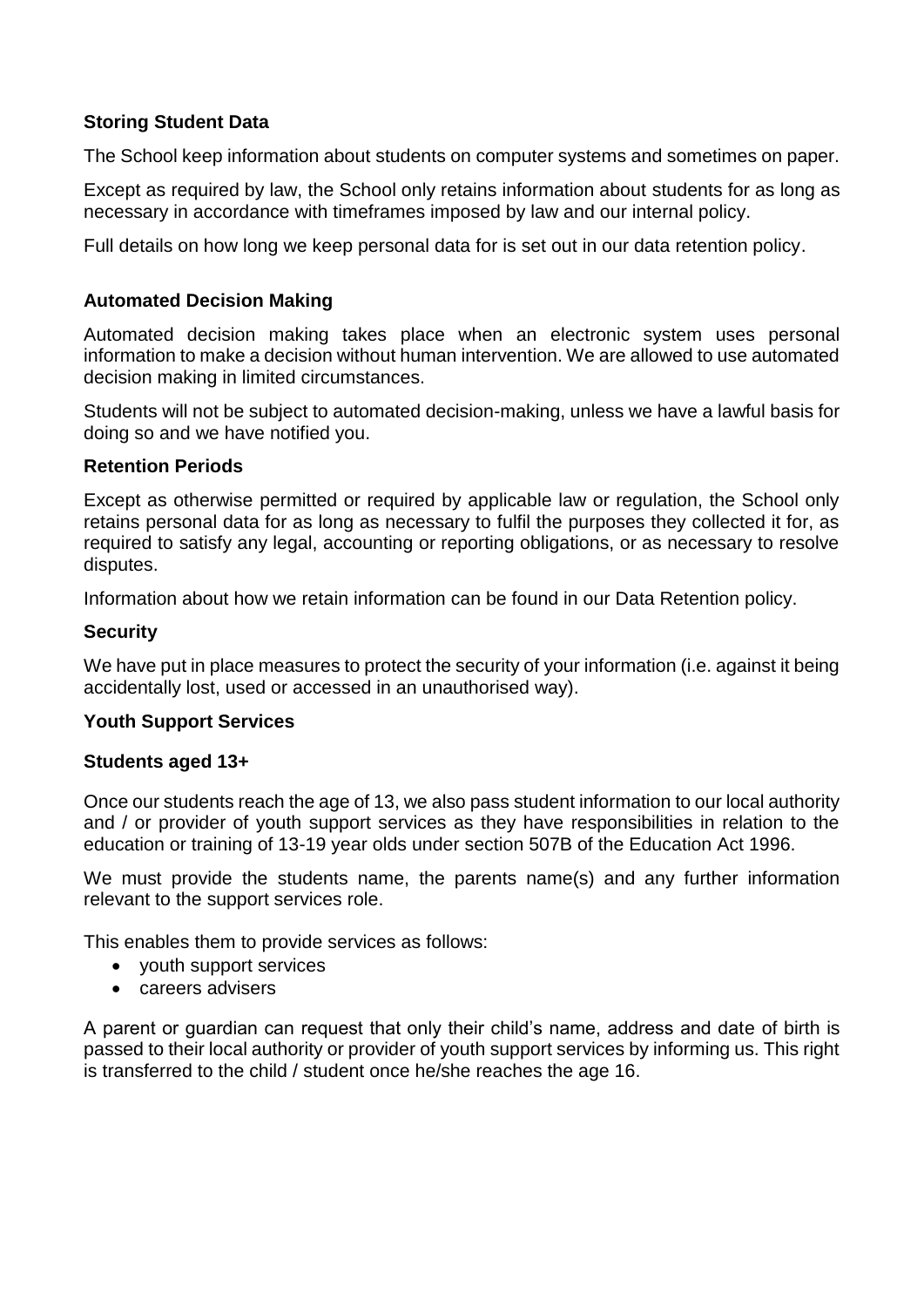## **Students aged 14+**

For students enrolling for post 14 qualifications, the Learning Records Service will give us a student's unique learner number (ULN) and may also give us details about the student's learning or qualifications.

## **The National Student Database**

The NPD is owned and managed by the Department for Education and contains information about students in schools in England. It provides invaluable evidence on educational performance to inform independent research, as well as studies commissioned by the Department. It is held in electronic format for statistical purposes. This information is securely collected from a range of sources including schools, local authorities and awarding bodies.

We are required by law, to provide information about our students to the DfE as part of statutory data collections such as the school census. Some of this information is then stored in the NPD. The law that allows this is the Education (Information About Individual Students) (England) Regulations 2013.

To find out more about the NPD, go to [https://www.gov.uk/government/publications/national](https://www.gov.uk/government/publications/national-pupil-database-user-guide-and-supporting-information)[student-database-user-guide-and-supporting-information.](https://www.gov.uk/government/publications/national-pupil-database-user-guide-and-supporting-information)

The department may share information about our students from the NPD with third parties who promote the education or well-being of children in England by:

- conducting research or analysis
- producing statistics
- providing information, advice or guidance

The Department has robust processes in place to ensure the confidentiality of our data is maintained and there are stringent controls in place regarding access and use of the data. Decisions on whether DfE releases data to third parties are subject to a strict approval process and based on a detailed assessment of:

- who is requesting the data
- the purpose for which it is required
- the level and sensitivity of data requested: and
- the arrangements in place to store and handle the data

To be granted access to student information, organisations must comply with strict terms and conditions covering the confidentiality and handling of the data, security arrangements and retention and use of the data.

For more information about the department's data sharing process, please visit: <https://www.gov.uk/data-protection-how-we-collect-and-share-research-data>

For information about which organisations the department has provided student information, (and for which project), please visit the following website: [https://www.gov.uk/government/publications/national-student-database-requests-received](https://www.gov.uk/government/publications/national-pupil-database-requests-received)

To contact DfE:<https://www.gov.uk/contact-dfe>